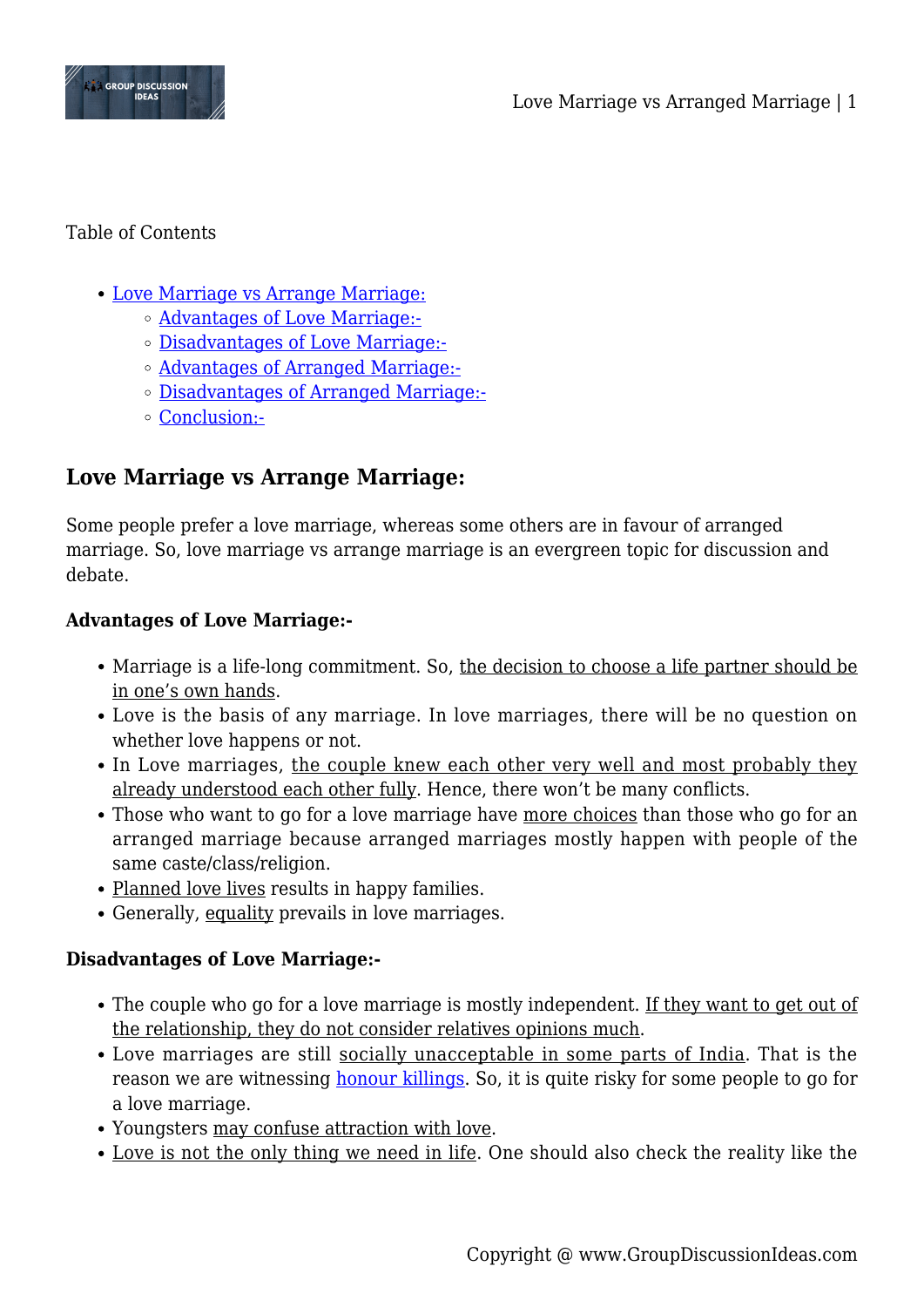

family background, economic conditions, the environment they grew up in etc.

### **Advantages of Arranged Marriage:-**

- In Arrange marriages, parents do inquire about each other's family and their circle. So, there is a high probability that one will get into a relationship with a similar kind of family as theirs. This prevents trusting people blindly, which happens in some love marriages.
- Parents or well-wishers think about future and economic conditions.
- The couple most likely thinks about both of their families. So, they will learn to adjust, which is a very good quality for any relationship.
- According to research conducted by Dr Robert Epstein, an American psychologist, love in love marriages tends to fade away with time, whereas love in arranged marriages grows with time.

# **Disadvantages of Arranged Marriage:-**

- Arranged marriage is like a lottery. Love may or may not blossom between the couple. Some couples will face compatibility issues.
- The couple does not know each other well if they spend less time together before marriage. If they have many differences to the extent that they cannot live together, marriage will break.
- Too much submissiveness to elders may restrict couple from divorcing, even if they do not have love in between them anymore.
- Though the divorce rate is less in arranged marriages compared to love marriages, it cannot be said that they are happily married. In general, some people who are living in unhappy marriages but are not able to divorce due to several reasons such as children, societal pressure tend to opt for suicide.
- People who go for arranged marriage may not be that comfortable discussing everything in detail before marriage. This may cause problems after marriage.
- In the name of arranged marriages, forced marriages are still prevalent in many parts of India.

# **Conclusion:-**

Whether it is a love marriage or arrange marriage, the relationship will work only if both the partners are serious and honest in the relationship. Life partner must be selected according to their own will and not by force. These days, people are taking time to learn about each other before marriage even in arranged marriages. This is a sign of a